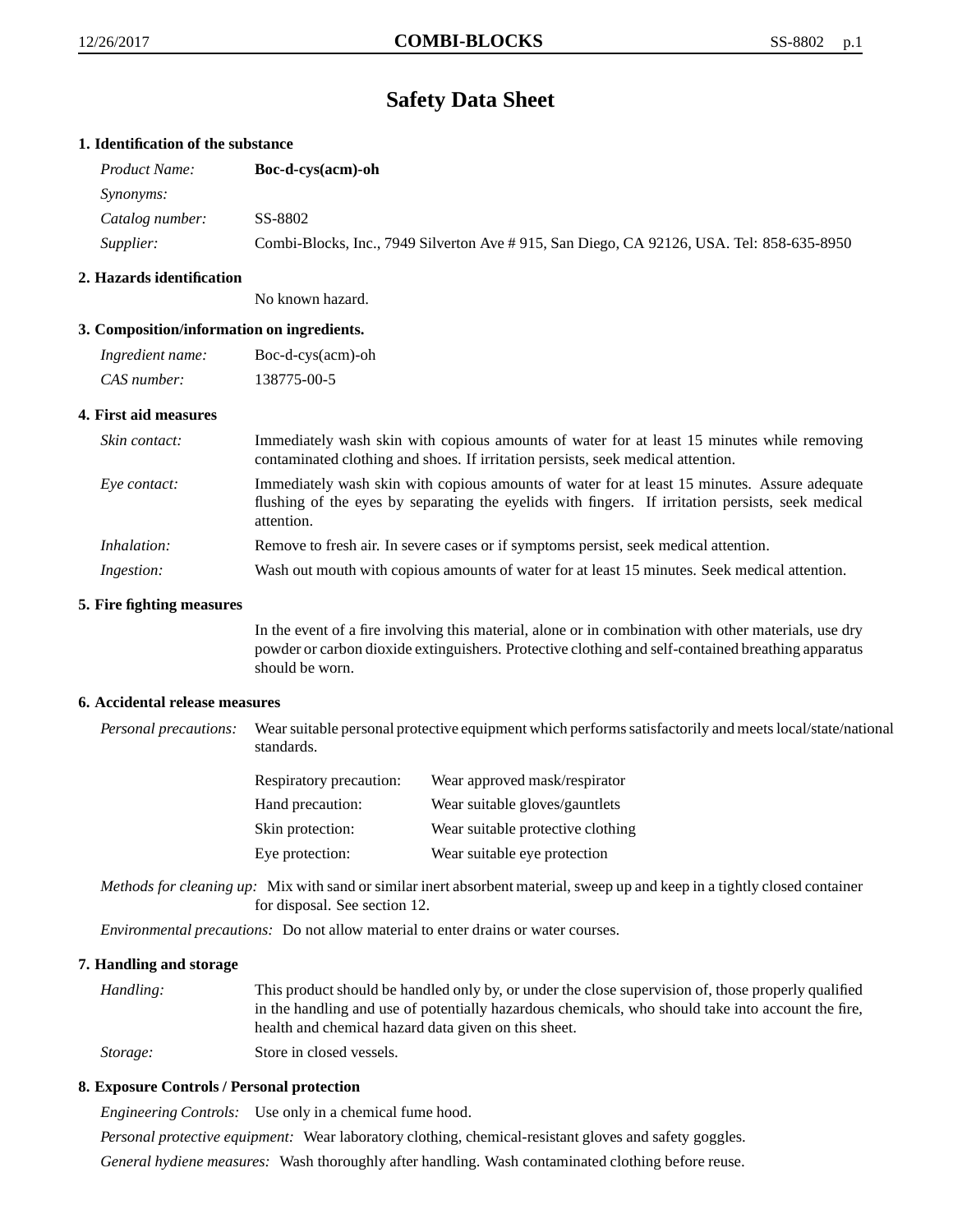# **9. Physical and chemical properties**

| Appearance:           | Not specified         |
|-----------------------|-----------------------|
| <i>Boiling point:</i> | No data               |
| Melting point:        | No data               |
| Flash point:          | No data               |
| Density:              | No data               |
| Molecular formula:    | $C_{11}H_{20}N_2O_5S$ |
| Molecular weight:     | 292.4                 |

# **10. Stability and reactivity**

| Conditions to avoid:       | Heat, flames and sparks.                                                                        |
|----------------------------|-------------------------------------------------------------------------------------------------|
| <i>Materials to avoid:</i> | Oxidizing agents.                                                                               |
|                            | <i>Possible hazardous combustion products:</i> Carbon monoxide, nitrogen oxides, sulfur oxides. |

# **11. Toxicological information**

| Acute toxicity:                                                              | No data available.                                                                                                                                                           |  |
|------------------------------------------------------------------------------|------------------------------------------------------------------------------------------------------------------------------------------------------------------------------|--|
| <i>Skin irritation/corrosion:</i> No data available.                         |                                                                                                                                                                              |  |
| <i>Eye damage/irritation:</i> No data available.                             |                                                                                                                                                                              |  |
| <i>Respiratory or skin sensitization:</i> No data available.                 |                                                                                                                                                                              |  |
| Germ cell mutagenicity: No data available.                                   |                                                                                                                                                                              |  |
| Carcinogenicity:                                                             | No classification data on carcinogenic properties of this material is available from EPA, IARC,<br>NTP, OSHA or ACGIH.                                                       |  |
| <i>Reproductive toxicity:</i>                                                | No effects known.                                                                                                                                                            |  |
| Specific target organ system toxicity - repeated exposure: No effects known. |                                                                                                                                                                              |  |
| Specific target organ system toxicity - single exposure: No data available.  |                                                                                                                                                                              |  |
| Aspiration hazard:                                                           | No data available.                                                                                                                                                           |  |
|                                                                              | <i>Additional information:</i> To the best of our knowledge, the chemical, physical and toxicological properties of this substance<br>have not been thoroughly investigated. |  |

# **12. Ecological information**

*Toxicity:* No data available.

*Persistence and degradability:* No data available.

*Bioaccumulative potential:* No data available.

*Mobility in soil:* No data available.

*Result of PBT and vPvB assessment:* PBT: Not applicabel. vPvB: Not applicable.

*Other adverse effects:* No further relevant information available.

# **13. Disposal consideration**

Arrange disposal as special waste, by licensed disposal company, in consultation with local waste disposal authority, in accordance with national and regional regulations.

# **14. Transportation information**

No known hazard for air and ground transportation.

#### **15. Regulatory information**

No chemicals in this material are subject to the reporting requirements of SARA Title III, Section 302, or have known CAS numbers that exceed the threshold reporting levels established by SARA Title III, Section 313.